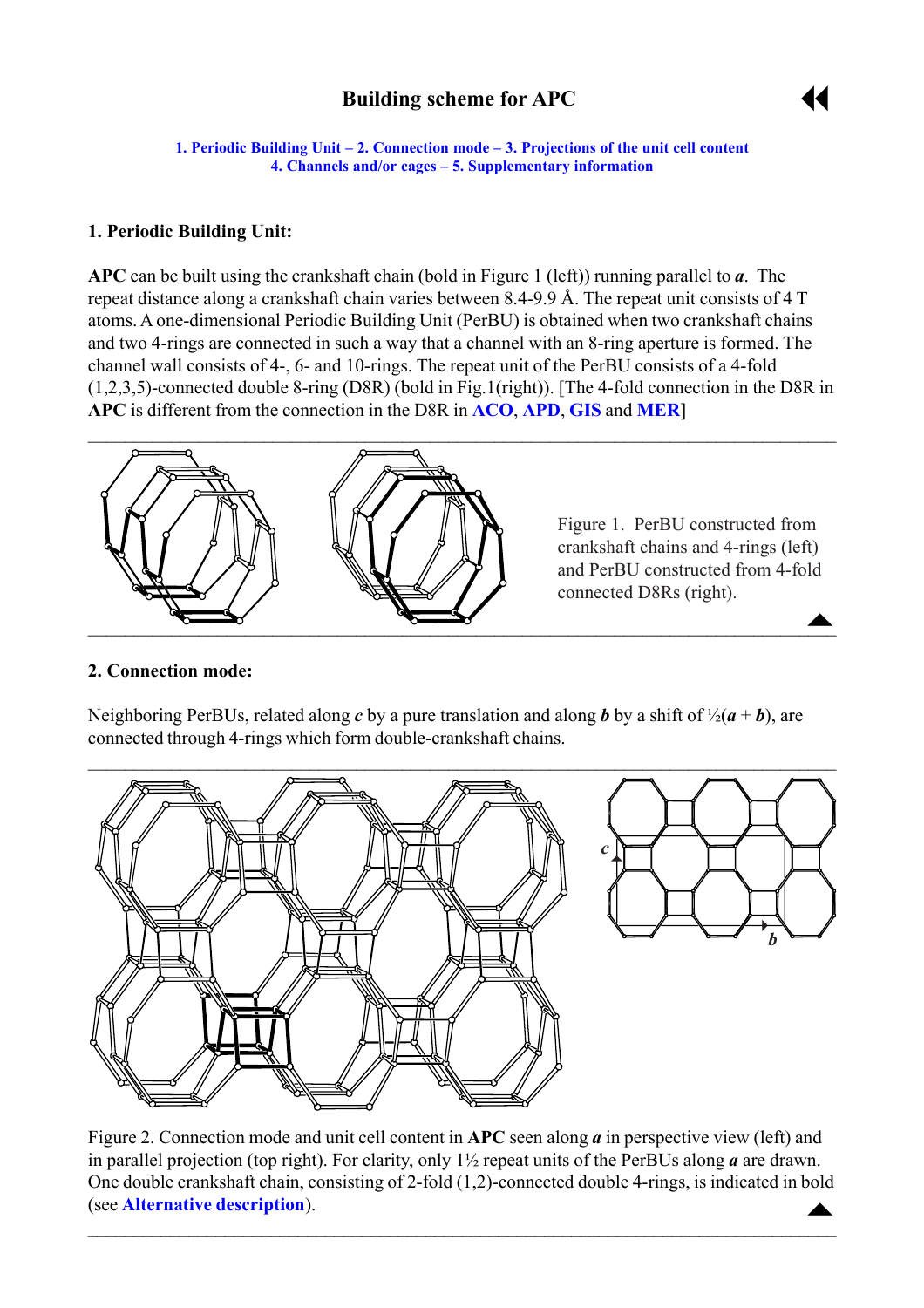## <span id="page-1-0"></span>**3. Projections of the unit cell content:** See Figure 2.

## **4. Channels and/or cages:**

The channel intersection (or cavity) is depicted in Figure 3 together with the **[pore descriptor](http://www.iza-structure.org/databases/ModelBuilding/Introduction.pdf)**. Fused cavities form pairs of interconnecting channels parallel to *a* as depicted in Figure 4.